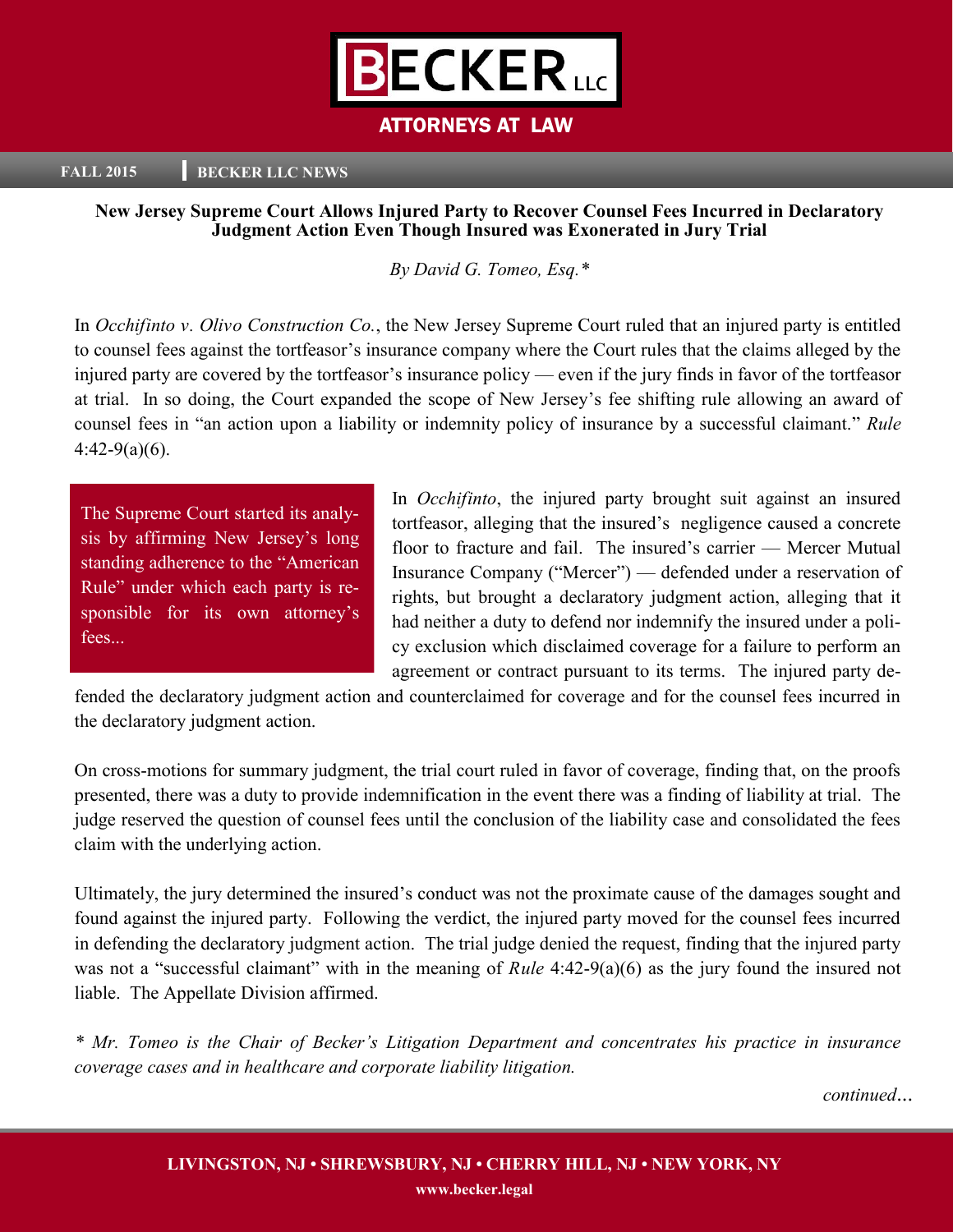## *New Jersey Supreme Court Allows Injured Party to Recover Counsel Fees continued*...

The Supreme Court started its analysis by affirming New Jersey's long standing adherence to the "American Rule" under which each party is responsible for its own attorney's fees — subject to certain narrowly tailored exceptions, such as the one at issue here allowing a successful claimant to recover fees in an action upon a liability policy. *Rule* 4:42-9(a)(6). According to the Court, this *Rule* seeks to "discourage insurance companies from filing declaratory judgment actions to avoid their contractual obligations to provide coverage for which their insured's have contracted."

The Court first addressed the meaning of "successful claimant" as used in the *Rule*, finding that the term must be broadly defined to include within its scope any party that "succeeds on a significant issue in litigation which achieves some benefit the parties sought in bringing suit." In the insurance context, a successful claimant includes a party injured by an insured's conduct, thus becoming a third party beneficiary of the insurance policy: "We authorize trial courts to award counsel fees in favor of third party beneficiaries of insurance contracts because an insurer's refusal to provide liability coverage may also, as a practical matter, preclude an innocent injured party from being able to recover for the injury."

The Court then turned to whether the duty to defend is, in fact, a coverage question. In answering this issue in the affirmative, the Court looked to its decision in *Schmidt v. Smith*, 713 A.2d 1014 (1998), a case involving various work place torts. In *Schmidt*, the carrier filed a declaratory judgment action as to coverage which the Court stayed until the conclusion of the liability trial. At the end of the evidence, the jury found that the defendant employer's conduct was unintentional, but found the defendant employee had engaged in intentional acts. Nonetheless, the Court awarded counsel fees to both defendants, finding that, given the claims alleged and the proofs at trial, the carrier owed both defendants a duty to defend. In so holding, the Court ruled that "a party to a declaratory judgment action qualifies as a successful claimant when the insurance carrier's duty to defend is proven, even if there is no duty to indemnify."

Turning to the instant case, the Supreme Court had no hesitancy in expanding the *Schmidt* rule from the insured to a third party injured by an insured's conduct, especially, where as here, the injured party was forced to defend declaratory judgment brought by the carrier. Central to the Court's conclusion was the trial judge's ruling that Mercer would be required to indemnify its insured if the jury ultimately found the insured liable — which decision had the practical effect of reinforcing Mercer's duty to defend. Thus, the injured party "succeeded in the declaratory judgment action by forcing Mercer to continue to defend in the liability action" making the injured party a successful claimant for purposes of *Rule* 4:42-9 (a)(6), even though the jury ultimately found in favor of the insured.

*continued*...